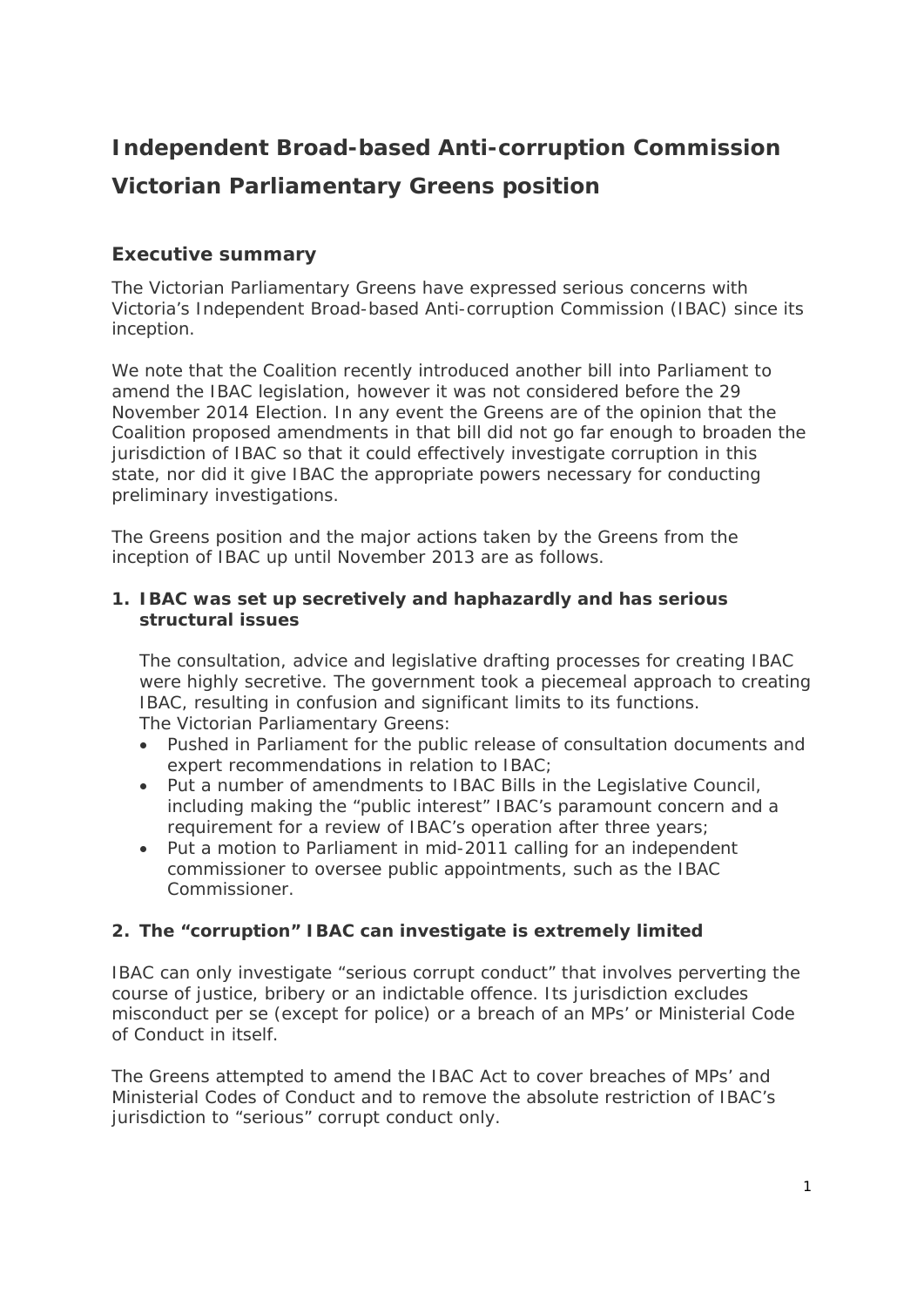The Greens also introduced a Bill in Parliament to create an offence relating to misconduct in public office by MPs, with significant fines and imprisonment but this bill was defeated.

## *3. Whistleblower protection does not apply to IBAC*

The IBAC Act explicitly excludes the protection of whistleblowers legislation for people who go to IBAC with a complaint. The Greens have said that this will mean people will not take the risk of going to IBAC.

## *4. IBAC has hazy relationships with other agencies*

IBAC's powers to refer complaints or notifications to other bodies such as the Ombudsman or Chief Commission of Police don't adequately detail what matters it will refer, how it should consult prior to referring a matter and the recommendations it should give when making a referral.

The Greens sought to amend the IBAC Act to specify that IBAC may recommend an action or timeline when making a referral, and that it must appropriately consult with an agency prior to referring a matter.

## *5. IBAC's hearing functions are weighted against witness rights and open justice*

The Act requires that IBAC's examinations be private. Public hearings are only possible where there is an exceptional circumstance, it the public interest and it will not affect a personal safety or reputation.

There are issues with how IBAC deals with witnesses. The protection of witnesses against self-incrimination is abrogated, including for those aged 16 and 17. While witnesses are entitled to legal representation, there are no criteria as to when legal assistance will be granted, and there is no right for legal representatives to undertake cross-examination. Also, IBAC can issue confidentiality notices requiring a person not to disclose that he or she has been summonsed to appear at IBAC, without providing reasons to its overseeing body, the Victorian Inspectorate.

The Greens believe public hearings are an important part of open justice and public scrutiny and that having default private examinations unless there are "exceptional circumstances" limits IBAC's functions totally unjustifiably.

The Greens proposed amendments to the IBAC Act to require reasons for a confidentiality notice being issued, allow cross-examination by legal representatives and provide the criteria for grants of legal assistance.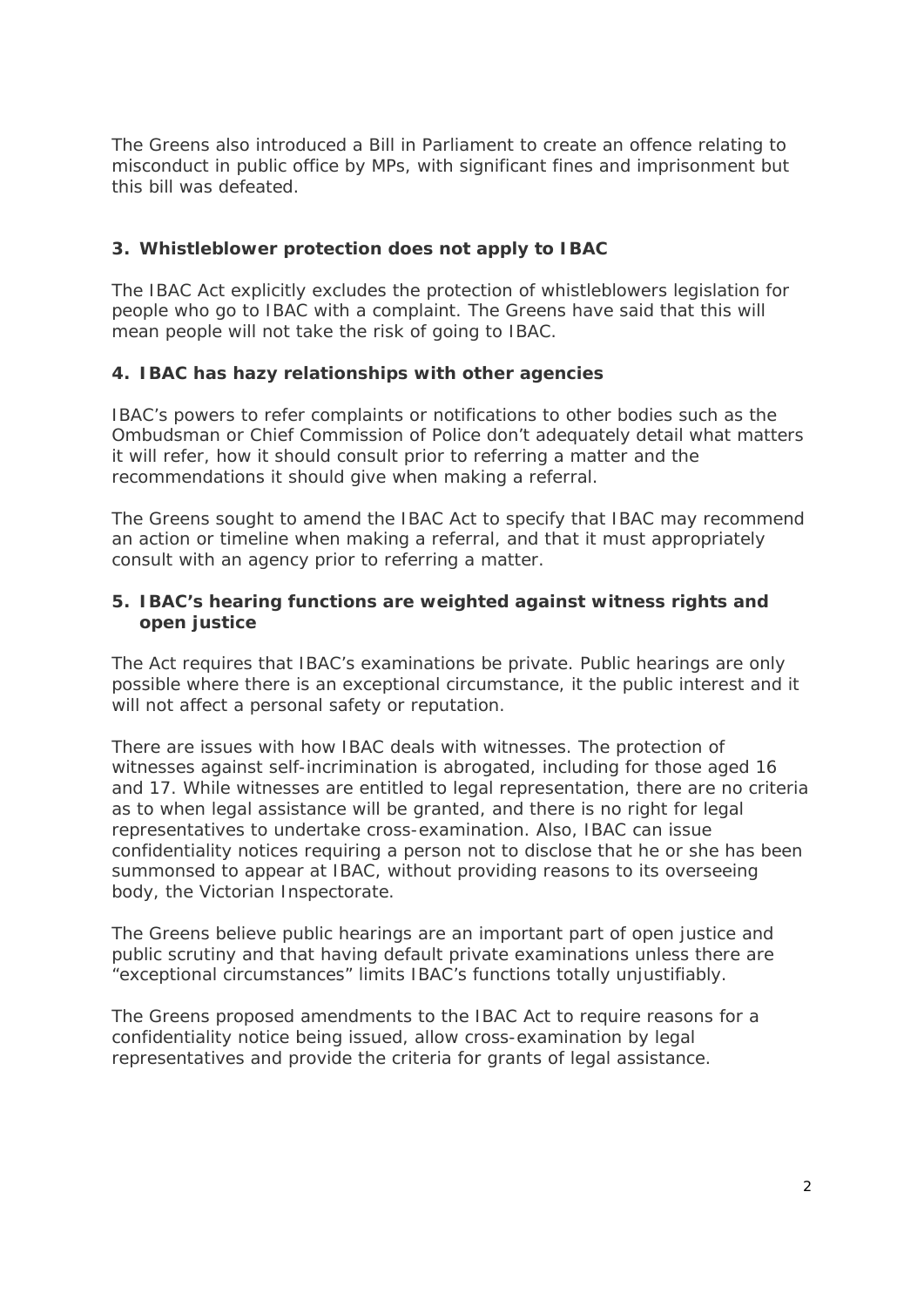## *6. IBAC's role and powers in relation to Victoria Police could be vastly improved*

IBAC in part is intended to subsume the Office of Police Integrity's functions when the OPI is dismantled. A combined integrity body for police and the rest of the public sector has been shown to not be the ideal model for addressing police integrity.

Police misconduct and corruption are covered under the Act, making IBAC's jurisdiction broader than the general corrupt conduct provisions, reflecting the unique corruption and misconduct risks in the police force. However there is unnecessary confusion in the drafting of the provisions.

The Act is positive in some human rights aspects, including the requirements on police in terms of human rights and reasonable requirements for search warrants being issued.

The Greens key concern with aspects of IBAC relating to police is that yet another opportunity has been missed to create an independent investigator for all police shootings, incidents involving serious injury, deaths and serious injury in police custody, and complaints against police that involve allegations of human rights abuses. This is a serious issue and one which Greens have continued to pursue in Parliament.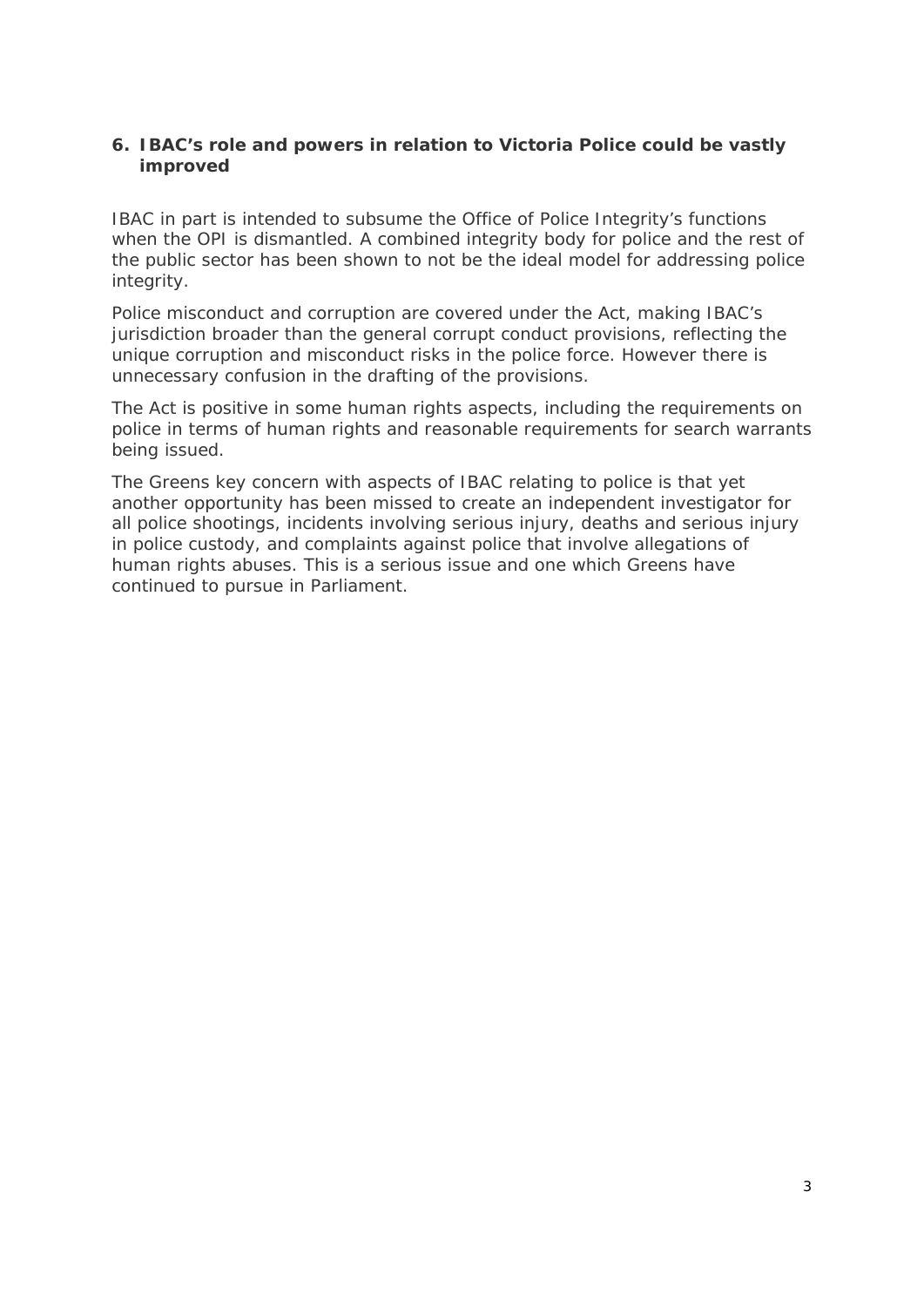# **1. IBAC was set up secretively and haphazardly and has serious structural issues**

- In 2011, the government commissioned a confidential report by Stephen Charles QC on the establishment of an anti-corruption commission. We know that this involved – at least – stakeholder submissions and a final report to cabinet. None of these documents or any related documents are publicly available. No public consultation ever has taken place regarding the establishment of IBAC.
- The establishment of IBAC has been confusing and piecemeal, requiring several Bills between late-2011 and mid-2012:
	- o Independent Broad-based Anti-corruption Commission Bill 2011 (IBAC Bill): ostensibly the principal Act, establishing IBAC and giving it education and anti-corruption functions. However this Bill was barebones and did not create a functional body;
	- o Independent Broad-based Anti-corruption Commission Amendment (Investigative Powers) Bill 2011 (IBAC Amdt (Investigative Powers) Bill): this Bill amended the principal Act beyond recognition, inserting provisions on investigative powers, firearms, reports and recommendations. IBAC was still not a functional body after these extensive amendments;
	- o Independent Broad-based Anti-corruption Commission Amendment (Examinations) Bill 2012 (IBAC Amdt (Examinations) Bill): this again substantially amended the principal Act, inserting important provisions on referrals and examinations. While the government says is the final Bill, many of IBAC's functions and powers still remain unclear. The Greens did not support this Bill in Parliament;
	- o The Victorian Inspectorate Bill 2011 and Victorian Inspectorate Amendment Bill 2012, which created the body that oversees IBAC's performance of its functions.
- IBAC has limited jurisdiction over Members of Parliament. In particular, breaches of MP's Codes of Conduct per se cannot be investigated by IBAC.
- There are no plans for a review of the operation of IBAC in its early years, despite the many concerns with the IBAC model. (A review was carried out on the WA Crime and Corruption Commission.)
- The government announced a four year budget of \$170 million. IBAC's budget for 2012-13 is \$34 million (Budget Paper 3, Chapter 2, p 178). The budget paper says:

*"The 2012-13 [cost] Target reflects the first year of funding for the newly established IBAC, including a phased start up that will result in a lower than expected initial cost when compared to the original election commitment."* 

It is unclear whether the \$170 million budget over four years, and whether it is intended to fund only IBAC or if it is also intended to meet the costs of the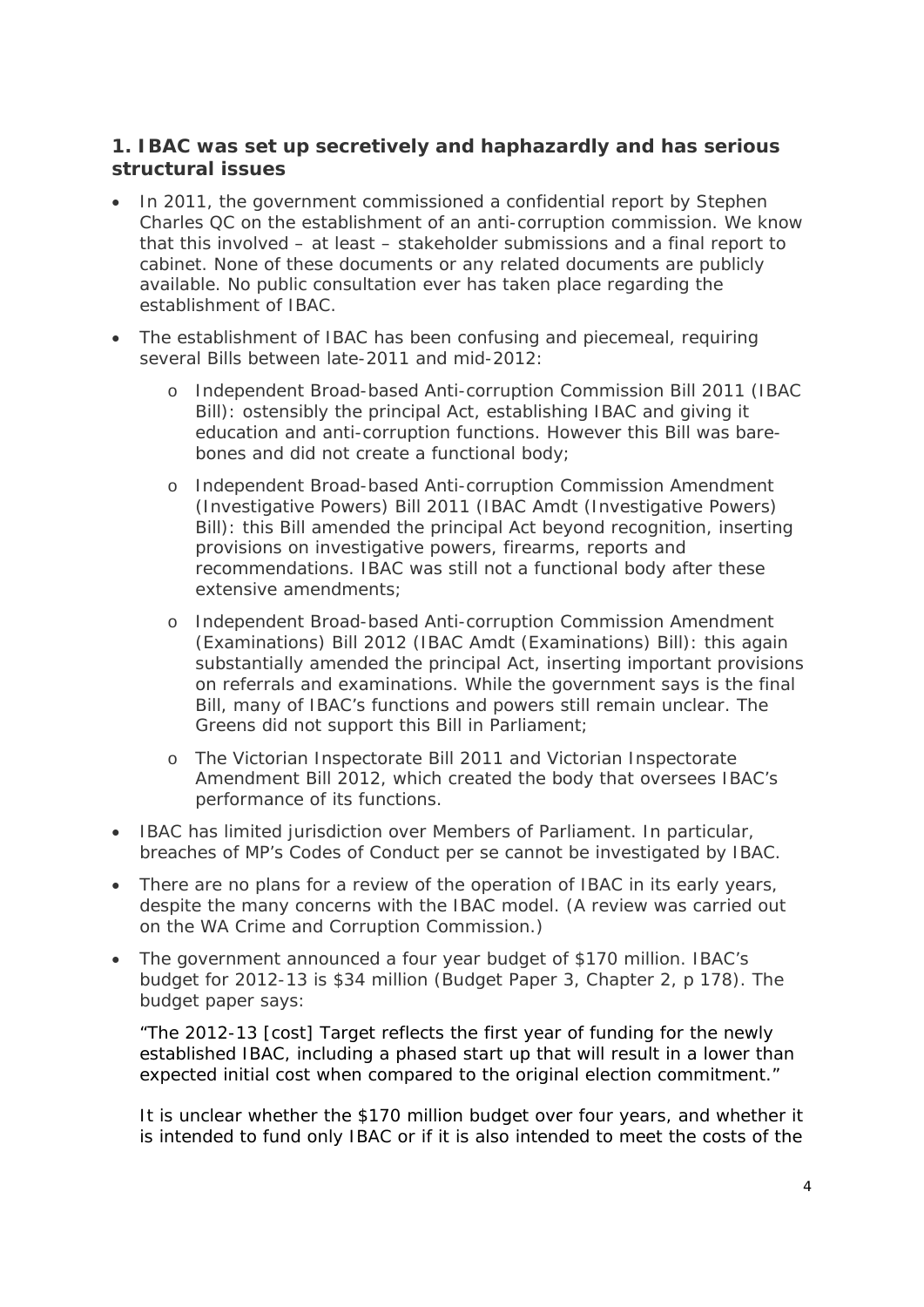oversight bodies, namely, the Victorian Inspectorate and the IBAC Parliamentary Joint Committee, should be clarified.

- The relationship of IBAC with the Victorian Inspectorate exhibits some problems. Despite the intention of the VI being entirely separate to IBAC, to ensure independent oversight, both bodies report to the same Parliamentary Committee. In addition, the Law Institute of Victoria expressed concern that the lack of clarity in the VI's oversight powers, including its ability to make recommendations, may mean the VI is able to influence IBAC proceedings while they are on foot.
- There has been a lot of commentary in the media on the difficulties with IBAC, including on ABC's 7.30 Victoria in May 2012.

#### *The Greens position*

#### *Consultation, public review and the public interest*

- The Greens believe that an anti-corruption body should serve the public interest, and that its establishment should have involved broad public consultation.
- Sue Pennicuik has endeavoured to have the secret Charles consultation documents publicly released. Pennicuik put a Question on Notice to the government in October 2011 requesting details of the Charles consultation and report. In February 2012, the government's response was that the documents were cabinet-in-confidence and would not be released. In May 2012, Pennicuik put a motion in the Legislative Council calling for submissions, briefings, reports and other documents or information of the Charles consultation to be tabled. The motion was unanimously passed, however these documents have never been tabled.
- Sue Pennicuik put an amendment to IBAC Amdt (Investigative Powers) Bill to make public interest the paramount consideration in IBAC exercising its functions (similarly to the NSW ICAC Act).
- Sue Pennicuik then put an amendment to the IBAC Amdt (Examinations) Bill to provide for a review of the operation of IBAC after three years, with the resulting report to be tabled in Parliament (as was the case with the WA CCC).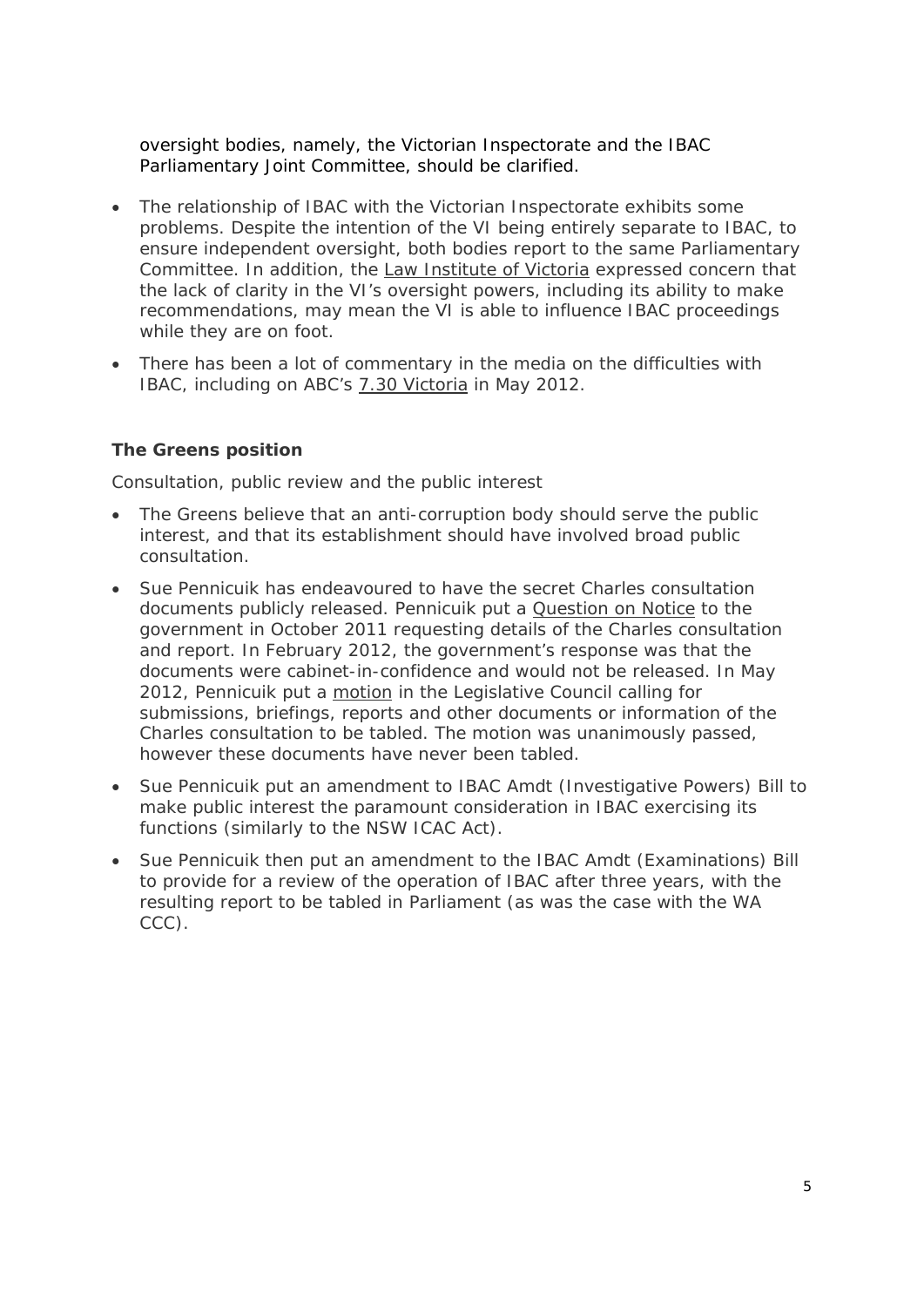# **2. The "corruption" IBAC can investigate is extremely limited**

The way that the IBAC legislation has been drafted severely limits the type of corruption that IBAC can investigate.

Most significant is the definition of "corrupt conduct" under the IBAC Act. For conduct to be "corrupt conduct" under the Act, a "relevant offence" is required, which is defined as perverting the course of justice, attempting to pervert the course of justice, bribery or any indictable offence.

In addition to this, IBAC is only able to investigate "serious corrupt conduct". Again this limits the type of corruption that IBAC can investigate, but without a definition of "serious", it also brings great confusion. How will IBAC know whether or not something is "serious corrupt conduct" before undertaking some sort of investigation to find out if that is the case? And how "serious" must conduct be to reach the threshold required by the Act? This remains uncertain.

Conversely, in NSW the ICAC Act requires its commission to, as far as practicable, "direct its attention to serious corrupt conduct and systemic corrupt conduct". The NSW legislation makes the intended focus of ICAC clear, and without strictly limiting how it exercises its investigative powers.

A broad range of activities and behaviours are also excluded from IBAC's jurisdiction. Misconduct per se is not grounds for an IBAC investigation (except for sworn police officers – see below). One of the most concerning implications of this is that breaches of MPs' or Ministers' Codes of Conduct cannot be considered corrupt conduct unless a relevant offence is also involved. This severely limits IBAC's anti-corruption role as far as MPs and Ministers go. Again, it compares unfavourably with the NSW ICAC jurisdiction which, while not completely unrestricted, at least covers "substantial" breaches of Codes of Conduct by MPs and Ministers.

## *The Greens position*

As Sue Pennicuik said during the IBAC Amdt (Examinations) Bill Parliamentary debate, the scope of "corrupt conduct" is "a basic problem on which the whole regime rests". IBAC's limited jurisdiction, especially its confinement to "serious corrupt conduct", where "serious" is an uncertain threshold, will severely hamper its ability to investigate corruption.

The Greens also raised concerns that if IBAC determines that a particular conduct is likely to lead to an indictable offence (although it's unclear how it is going to find that out if it is not allowed to embark on any sort of investigation) it is difficult to understand why it would not be referred to Victoria Police, who deal with indictable offences.

Sue Pennicuik put amendments to the Legislative Council to the IBAC Amendment (Investigative Powers) Bill to include coverage substantial contravention of MP's and Ministerial Codes of Conduct.

The Greens also put amendments to the IBAC Amendment (Investigative Functions) Bill to remove the absolute restriction of IBAC's jurisdiction to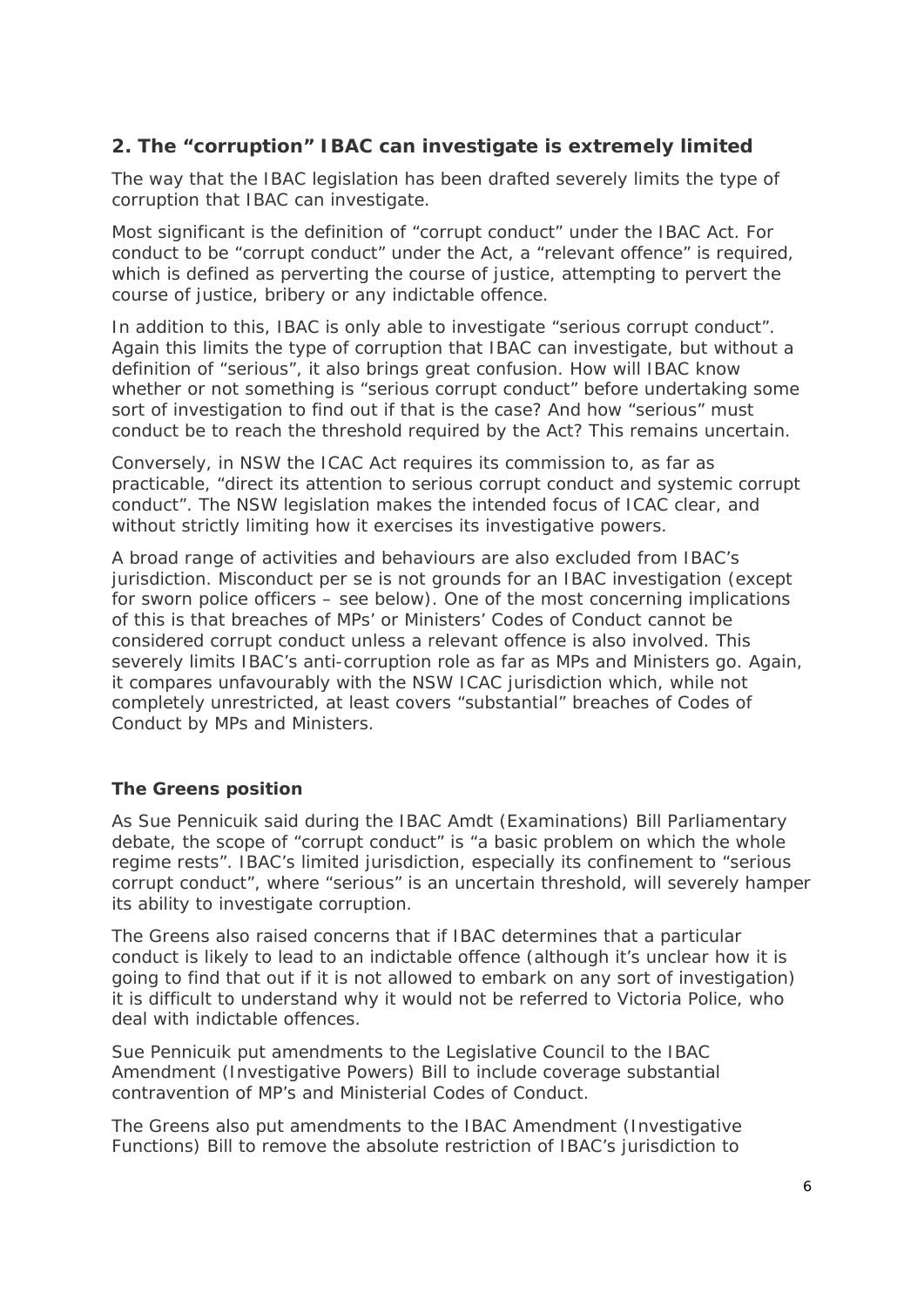"serious" corrupt conduct, while retaining the emphasis on serious and systemic corruption, similarly to the NSW ICAC.

The government voted down both of these practical amendments.

Aside from the IBAC model, in order to address corruption by MPs the Leader of the Victorian Parliamentary Greens, Greg Barber, introduced a private members Bill to deal with serious misconduct by Members of Parliament.

The Members of Parliament (Serious Misconduct) Amendment Bill 2011 would have helped to ensure that corruption does not rear its head in Parliament, by increasing the threat of imprisonment or serious penalties. The indictable offence created by this Bill is based upon the common law offence of "misconduct in public office". The Crime and Misconduct Commission in Queensland, with the support of the Director of Public Prosecutions recommended such an offence be put into statute. This Bill used the same recommendations as the basis for the elements of the offence. The offence carries a level 6 maximum penalty of 5 years imprisonment, 600 penalty units (\$73,284 this financial year) or both.

# **3. Whistleblower protection does not apply to IBAC**

The original IBAC Bill 2011 excluded protection of people making disclosures under the Whistleblowers Protection Act 2001 in relation to IBAC. Whistleblowers were completely ignored in the various amendment Bills and there have been no amendments to the Whistleblowers Protection Act in relation to IBAC.

While there are some protections for witnesses at IBAC, there appears to be no legislative protection for whistleblowers who may not become witnesses. The deterrent effect for people considering reporting corruption to IBAC, and how this will impact on IBAC's performance of its role, can't be understated.

It contrasts with the fact that new shield laws for journalists will strengthen protection of whistleblowers who go to the media to expose corruption. In short, if a person wants to expose corruption, it seems that they are better protected if they go to the media than to IBAC.

## *The Greens position*

In the Parliamentary debate on the IBAC Amdt (Examinations) Bill, Sue Pennicuik said:

"It is very important to ensure that whistleblowers, the people who are making the notifications or complaints to the IBAC, are protected… They certainly will not take the risk if they are not protected by the Whistleblowers Protection Act 2001, and they are certainly not protected by it in this regime so far, unless the government wants to tell me otherwise."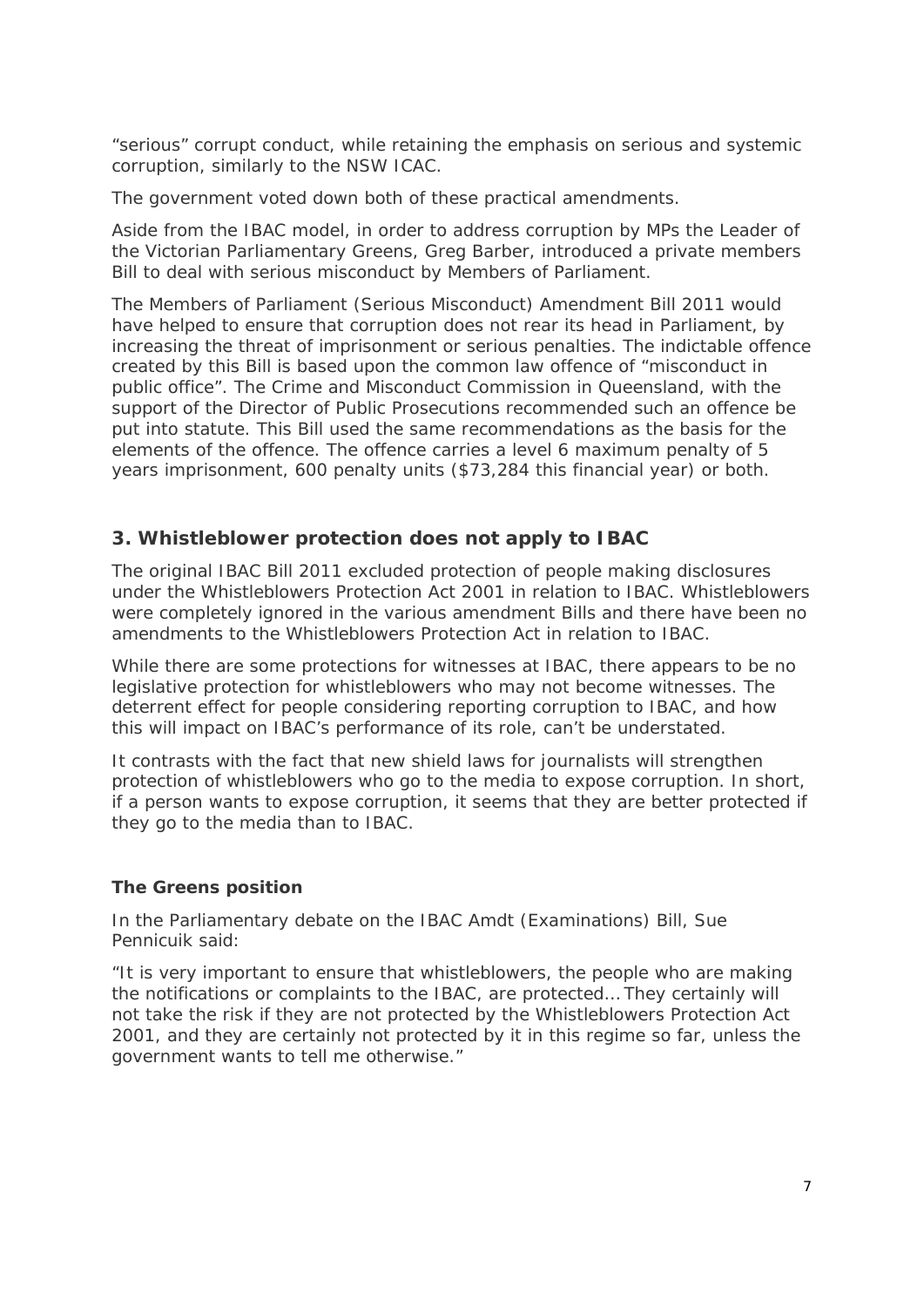# **4. IBAC has hazy relationships with other agencies**

The drafting of IBAC's referral powers makes the nature of its jurisdiction and the guidance it must provide when making referrals ambiguous.

The Act has a long list of bodies that IBAC can refer to, such as the Ombudsman, the Chief Commissioner of Police, government departments, the Environment Protection Authority and WorkCover, but with inadequate detail as to what matters will be referred (as the LIV has stated).

There is also minimal direction as to what IBAC should do when making a referral of a complaint or notification to another body.

First, the Act simply requires that IBAC "may" consult with the agency prior to making a referral to it, as opposed to the NSW ICAC Act which provides that the commission "must" appropriately consult with a body before it makes a referral.

Second, it does not specify that IBAC recommend any action or timeline when making a referral.

## *The Greens position*

The Greens have said that IBAC's referral powers should be clearer on what matters can be referred, IBAC's consultation prior to referrals, and the recommendations it gives when making a referral.

To address the lack of clarity in how IBAC deals with agencies, Sue Pennicuik put amendments to the IBAC Amdt (Examinations) Bill to provide that:

- IBAC may recommend an action and time when referring a complaint or notification;
- IBAC "must" consult appropriately with an agency before it makes a referral to it, similarly to the NSW ICAC requirement.

## **5. IBAC's hearing functions are weighted against witness rights and open justice**

Unlike NSW's ICAC, IBAC only conducts examinations (aka hearings) privately, except where there is an "exceptional circumstance" or it is the public interest, and it would not affect a person's safety or reputation to hold a public examination.

As well as the hearing process lacking transparency, there are limits to or removal of the rights of witnesses appearing at IBAC. Some significant issues are:

- The IBAC Act and VI Act abrogate the protection of witnesses against selfincrimination, including for minors aged 16 and 17;
- While witnesses are entitled to legal representation, there is no right for witnesses' legal representatives to cross-examine at hearings, unlike in the NSW ICAC;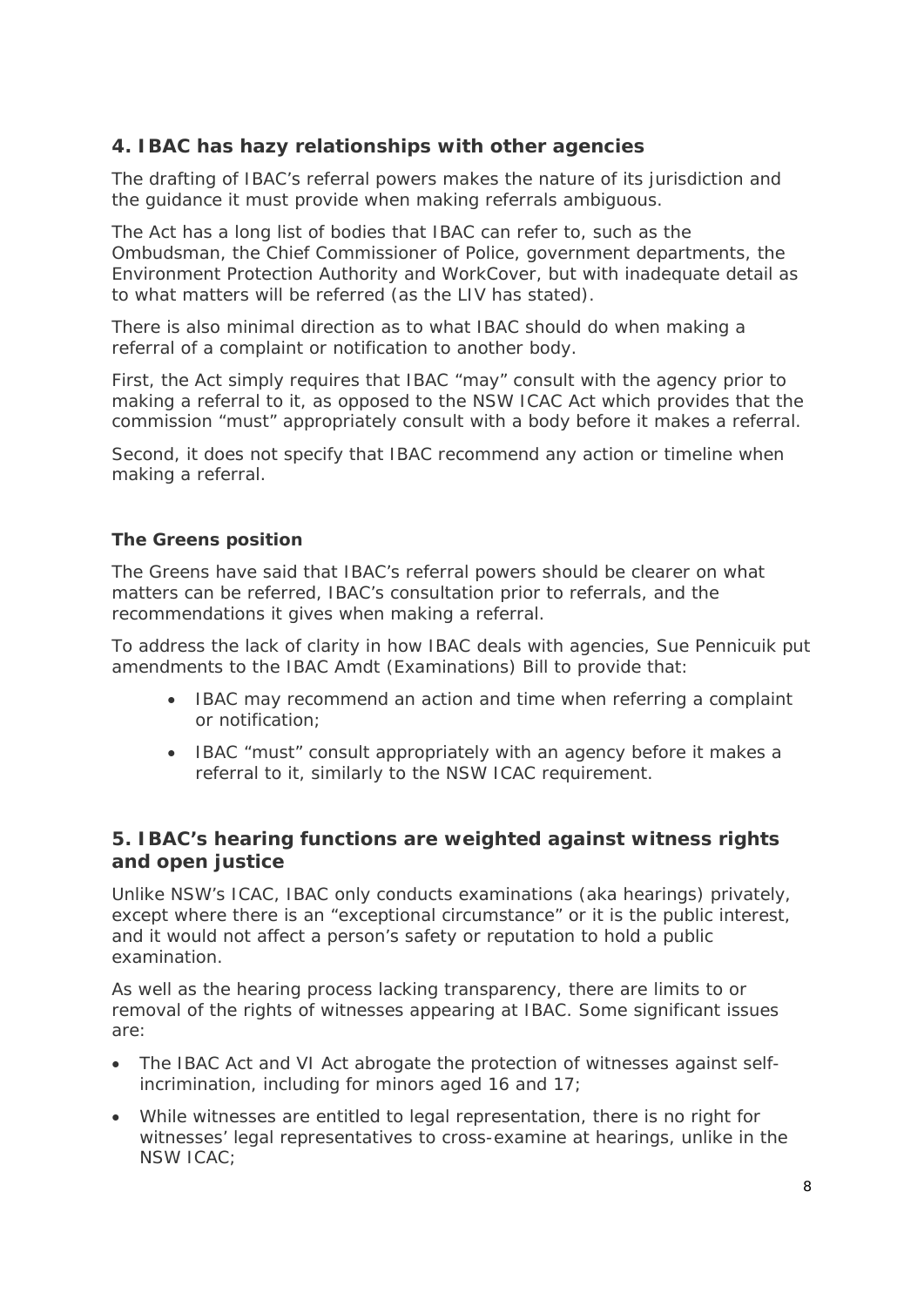- Also there are no criteria in the IBAC Act for when a grant of legal assistance will be given to a witness called to IBAC, which is not conducive to equitable access to legal representation.
- IBAC can issue confidentiality notices, which can for example prevent a witness disclosing that he or she has been summonsed to appear before IBAC. IBAC must provide the Victorian Inspectorate with copies of such notices, however it does not need to provide the VI with reasons for the notice being issued.

## *The Greens position*

- Public hearings are an important principle of open justice. IBAC examinations being private by default means less possibility for public scrutiny of its legal processes. The "exceptional circumstance" requirement for holding a public examination sets the bar too high and further limits IBAC's functions. The IBAC Act should be amended to remove this requirement and to reflect NSW's ICAC Act.
- Sue Pennicuik put amendments to the IBAC Amdt (Examinations) Bill to:
	- o require IBAC to provide the VI with reasons for any confidentiality notice being issued (the LIV also stated that IBAC should be required to justify the issuance of a notice);
	- o enable the legal representatives of witness at IBAC to conduct crossexaminations during hearings, as is the case with the NSW ICAC;
	- o provide criteria for grants of legal assistance to witnesses called to give evidence at IBAC (this suggested amendment was sent to the Legislative Assembly as it involved expenditure therefore would need to originate in the lower house).

# **6. IBAC's role and powers in relation to Victoria Police could be vastly improved**

It appears IBAC has been established to subsume the Office of Police Integrity's functions. This means IBAC's functions will span the police force as well as the public sector more generally. The problems with this integrated structure, instead of a structurally separate policy corruption body, were raised in Parliament by Sue Pennicuik (see below). Also, because of the combined functions of IBAC, certain IBAC officers can use firearms and defensive equipment (as with the Office of Police Integrity officers, whose functions IBAC officers effectively takeover), unlike NSW ICAC officers.

The IBAC Act specifically defines "police personnel conduct", "police personnel misconduct" and "police personnel conduct complaint", effectively setting a different investigative jurisdiction for IBAC in relation to police.